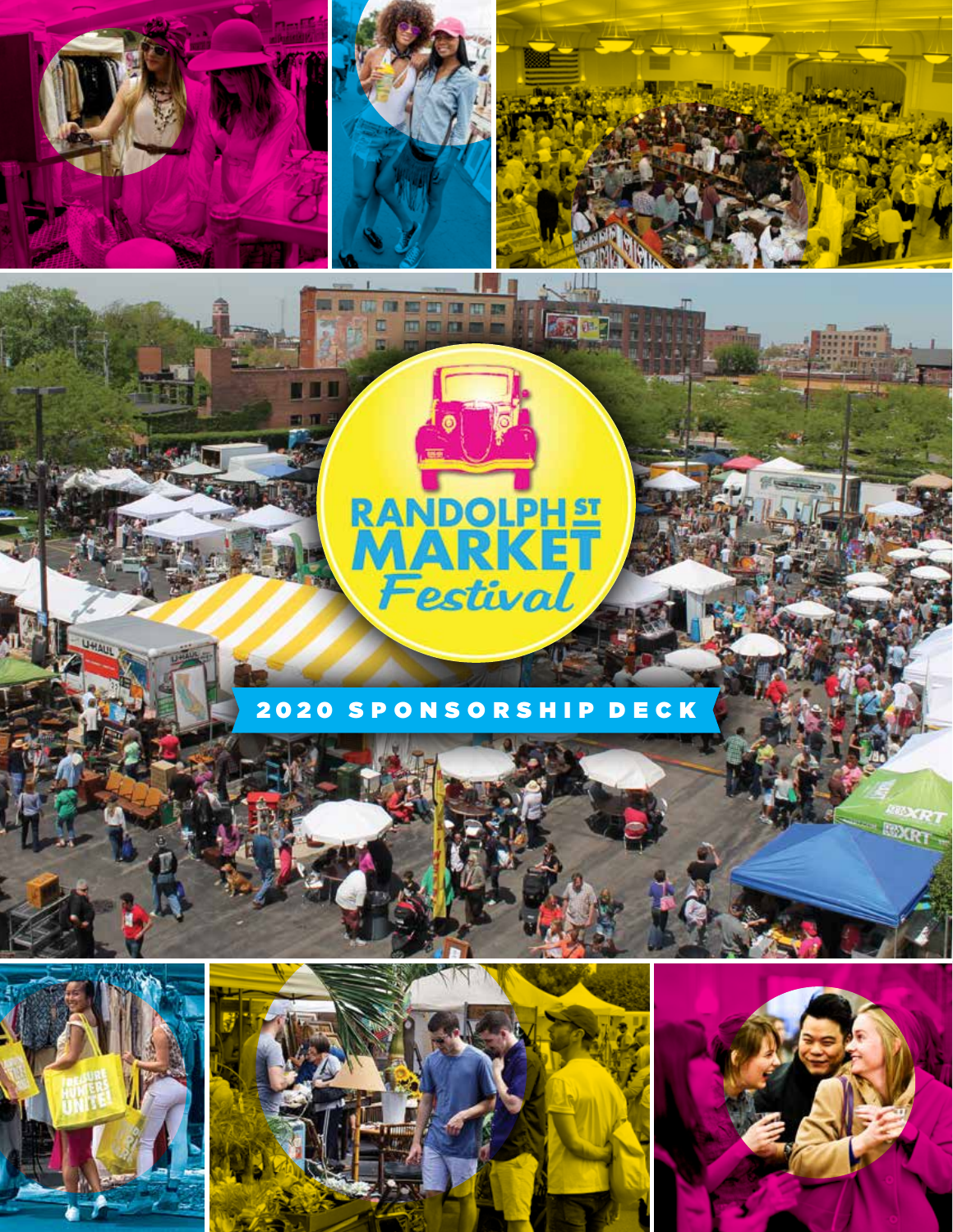Why Sponsors Love Us

**A Chicago tradition,** the festival was founded in 2003 with the successful debut of the Chicago Antique Market, and grew into what's now called the Randolph Street Market Festival. During our seven-month program, thousands of affluent style-setters pour through the gates of the largest and liveliest indoor/ outdoor European-style antique market the city (and region) has to offer.

**This shopping extravaganza has a festival feel,** complete with trendy music, beer and wine gardens, spirits' bars and Chicago food vendors. A true shopping destination within a high-profile festival setting.

**Joining other world class cities including Paris, London, LA and New York, Chicago's Randolph Street Market Festival is a key market event that locals and fans from around the globe can't get enough of.** Each monthly market, antique dealers' vintage resellers, fashion & jewelry designers, artisans, global goods, vinyl and fancy food purveyors from New York to LA and Paris and London setup shop with us in the trendy West Loop Neighborhood of Chicago which is nestled within the Fulton Market's historic district on Randolph Street.

### *Sponsors love us . . .*

Our vetted markets offer the perfect venue for A-list and emerging brands as well as experiential agencies to showcase their client's brands, launch new products, perform demos, do "tastings", offer "test" drives, promote sales, subscriptions, memberships, tours or stimulate trial and activations while engaging one-on-one. Randolph Street Market offers the perfect environment with the right audience to achieve full customer engagement.

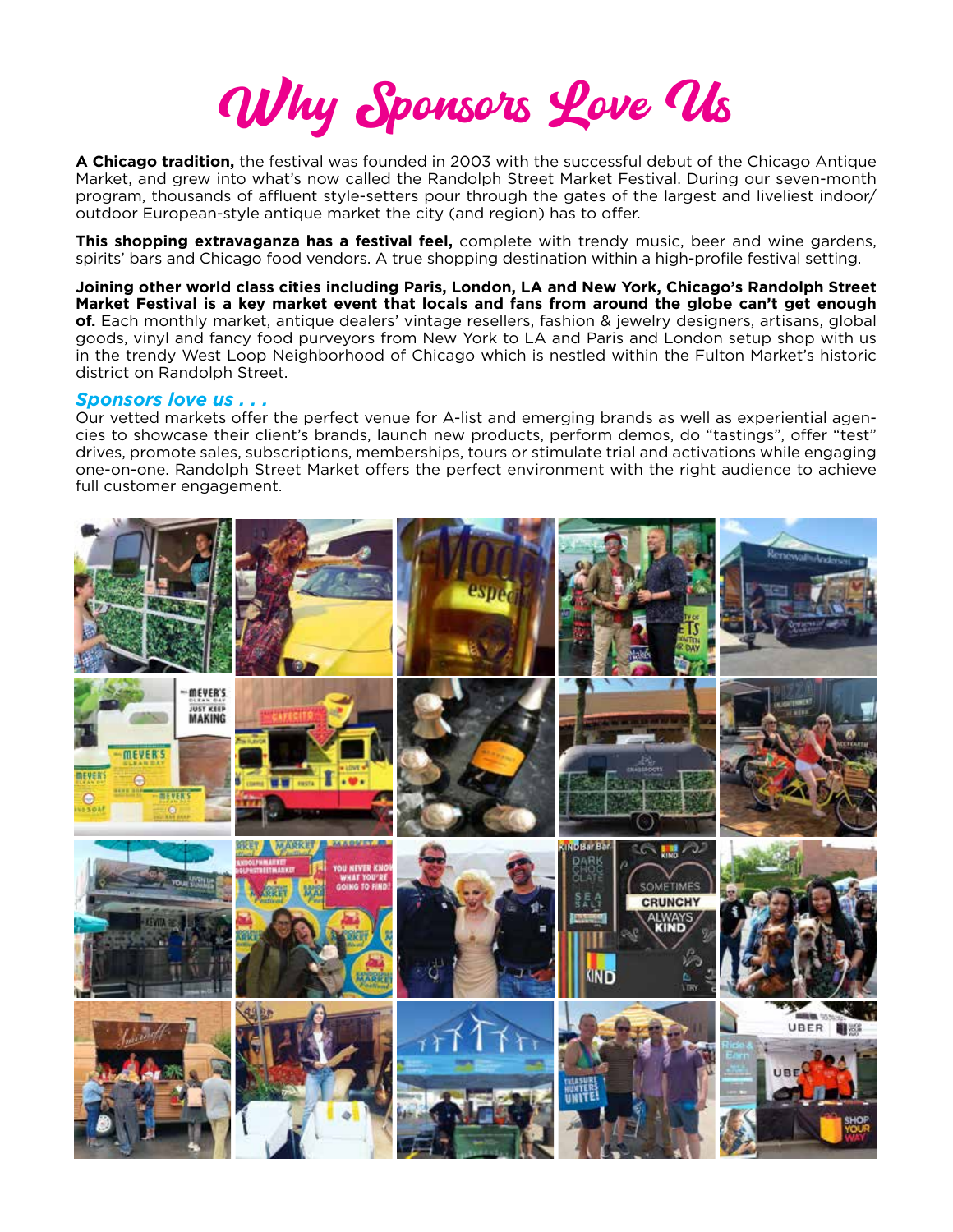# Street Market Festival SUSTAINABLE VINTAGE LUXURY SINCE 2003

### JOIN OUR GROWING LIST OF MAJOR AND EMERGING BRANDS...

### AUTOS DOMESTIC / IMPORT

Alpha Romeo Fiat of Chicago Chrysler – Jeep Cherokee Chrysler – 200/300 Ford Lincoln Motors Mercedes-Benz Nissan Next

### BEAUTY / COSMETIC

Bailey's

Chanel Estee Lauder Solo Salon

### BEER / WINE / SPIRTS / CANNABIS

Ballast Point Craft Beer Blue Moon Bulleit Whiskey Captain Morgan Charles Smith Wine Collection CH Distillery City Winery Chicago Coors Corona / Corona Light Crown Royal Cupcake Vineyards Cutty Sark Grassroots Cannabis Johnnie Walker Jolly Pumpkin Craft Beer Juicy Lucy Sangria Ketel One KOVAL Distillery Leinenkugel Mike's Hard Lemonade Modelo Especial Miller Mount Gay Rum Pabst PRP Wine Ruffino Sipsmith Gin Slow & Low Old Fashion Whiskey Smirnoff Vodka Strange Pelican Brewery Tailwinds Distillery **Tanqueray** Tocayo Beer White Claw Hard Seltzer

### BUILDING PRODUCTS / KITCHEN / BATH / BED

Champion Window Cutco Cutlery LeafFilter Renewal By Andersen Sleep Innovation Universal Windows

### BUSINESS PRODUCTS / SERVICES

Click Scan Share -online photo shop Dablr – online task scheduler Shipbob – shipping services Shop Your Way – Couponing

### CLEANING PRODUCTS / SERVICES

Mrs Meyer's Handy Scotch Gard

### COFFEES / TEAS

Café Bustelo Caribou Coffee Dunkin' High Brew Coffee Java House Cold Brew Coffee Peet's Coffee and Tea Starbucks Starbucks

### DESIGNER SERVICES

**DesignerShare** Flowers For Dreams – fresh flowers

### ENERGY DRINKS / BARS

KIND Snacks LUNA Bars Morning Recovery Soylent

### ENERGY / ENVIRONMENTAL

Green Mountain Energy Co. Inspire Just Energy NRG Reliant Energy

### FASHION COUTURE / POP UPS

Nordstrom Savvy Mobile Tour TOMS Shoes Mobile Pop Up

### FINANCIAL / MORTGAGE / INSURANCE / TAXES

Bank of America Chase JP Morgan Mortgage H & R Block PNC Bank State Farm

### GROCERY / FOOD / WATER / FOOD DELIVERY

Eat Purely Elmhurst Milk Farmers Market Hello Fresh Imperfect Produce Late July Snacks Mariano's Muller Yogurt Naked Juice Nothing Bundt Cakes Opal Passanante's Home Food Services PeaPod Popchips PRE Beef Quaker Oats Sweet Earth Super Eats Whole Foods Yasso

### HEALTH/WELLNESS

Chico One Half Day CBD MVP Chiropractic UChicagoMedicine

### **KIDS**

Kidville MUSEUMS Art Institute of Chicago

Field Museum

### PUBLICATIONS / RADIO

Chicago Tribune Chicago Social CS / Interiors Michigan Avenue Magazine Redeye / Chicago Trib Made Shop The Economist The New York Times WXRT Radio

### REAL ESTATE

Related Realty / LandMark The Mason Fulton Village Green / Mulieu

### RESTAURANTS/CHEFS/CLUBS

BellyQ / Urbanbelly, Crescendo Night Club Little Goat, Chef Stephanie Izard TimeOut Market Chicago

### **TELECOMMUNICATIONS**

AT&T and AT&T Fiber Layer3TV T-Mobile Verizon

### TRANSPORTATION / PARKING SERVICES

Getaround Spot Hero Uber Zip Car

### VACATION RESORTS / HOSPITALITY

Airbnb Bluegreen Vacations Silverleaf Resorts Wyndham Grand Chicago Riverfront / Margaritaville Resorts

### WATERS /SPECIALTY DRINKS

Boxed Water Hubert's Lemonade KeVita / Kombucha Polar Selzer Smartwater Topo Chico – Coca-Cola VitaCoco Coconut water

### ENTERTAINMENT

The Nutcracker Disney Aladdin Warner Bros.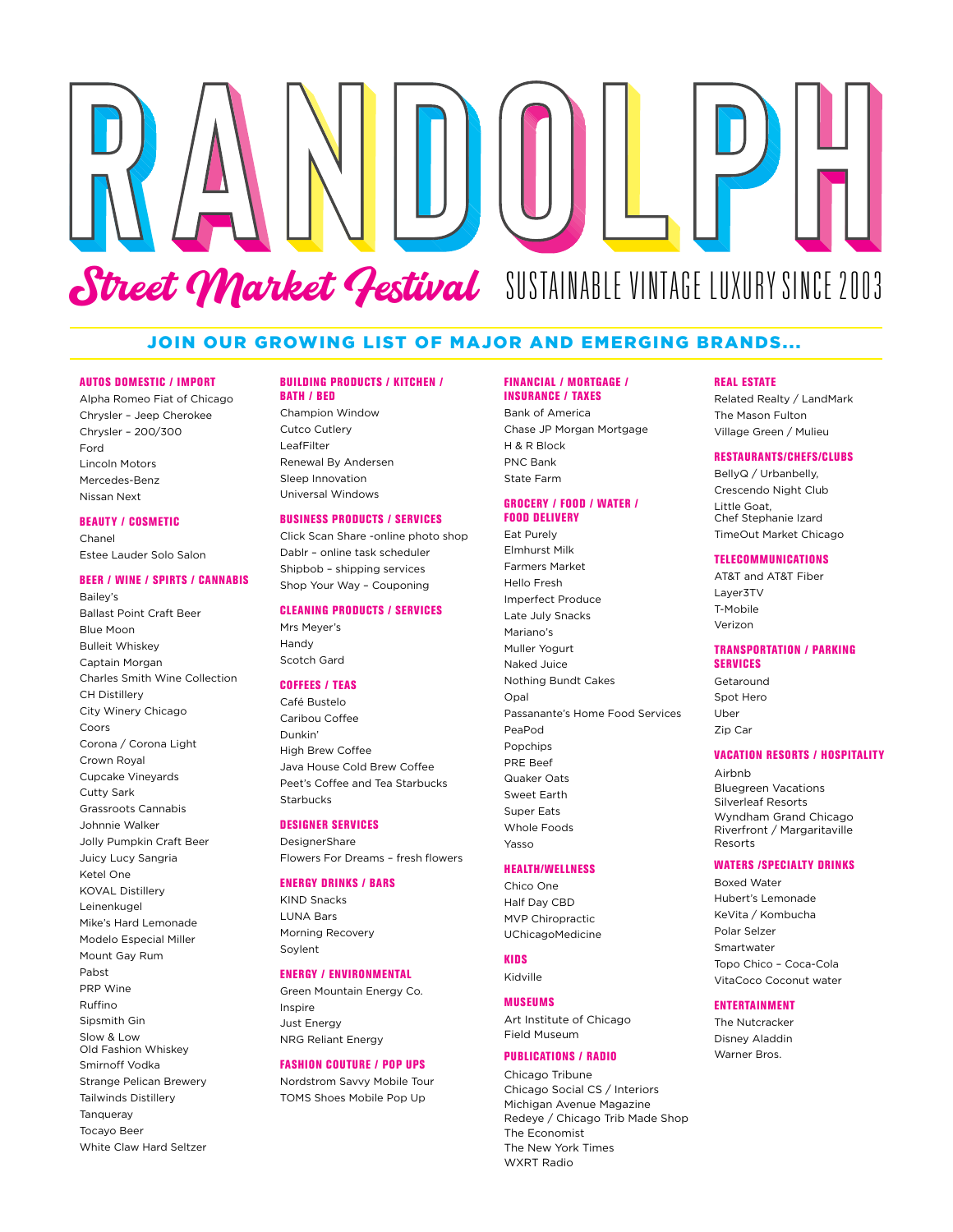Customized Packages with Benefits

# TABLE STATIONS

4-6-8-foot table options with chairs

**AVAILABLE IN ALL SEVEN MONTHS**

# BOOTH SPACES

**Inside Booth spaces** in 8 x 10 footprints Corner and combined are available for larger footprints

### **AVAILABLE IN ALL SEVEN MONTHS**

**Outside Booth spaces** in 10 x 10 footprints Corner and combined are available for larger footprints

**SUMMER PROGRAM: MAY / JULY / SEPTEMBER SELECT MONTHS (WEATHER PERMITTING): APRIL/NOVEMBER/DECEMBER**

# MOBILE TRUCKS

Food & Beverage, Retail Pop Ups & Specialty Concept Mobiles

**SUMMER PROGRAM: MAY / JULY / SEPTEMBER SELECT MONTHS (WEATHER PERMITTING): APRIL/NOVEMBER/DECEMBER**

Value Added Benefits

## WE OFFER THE MOST COMPREHENSIVE PACKAGE IN THE INDUSTRY TO SUPPORT YOUR BRAND / ACTIVATION

 $\sqrt{\phantom{a}}$  Logo/blurb placement on the RSM website

 $\sqrt{\phantom{a}}$  Logo/blurb special feature in 4 eblasts during Market Week (Targeting 40,190 people / 160,760 impressions)



 $\nabla$  Social Media integration

 $\nabla$  Print Media logo placement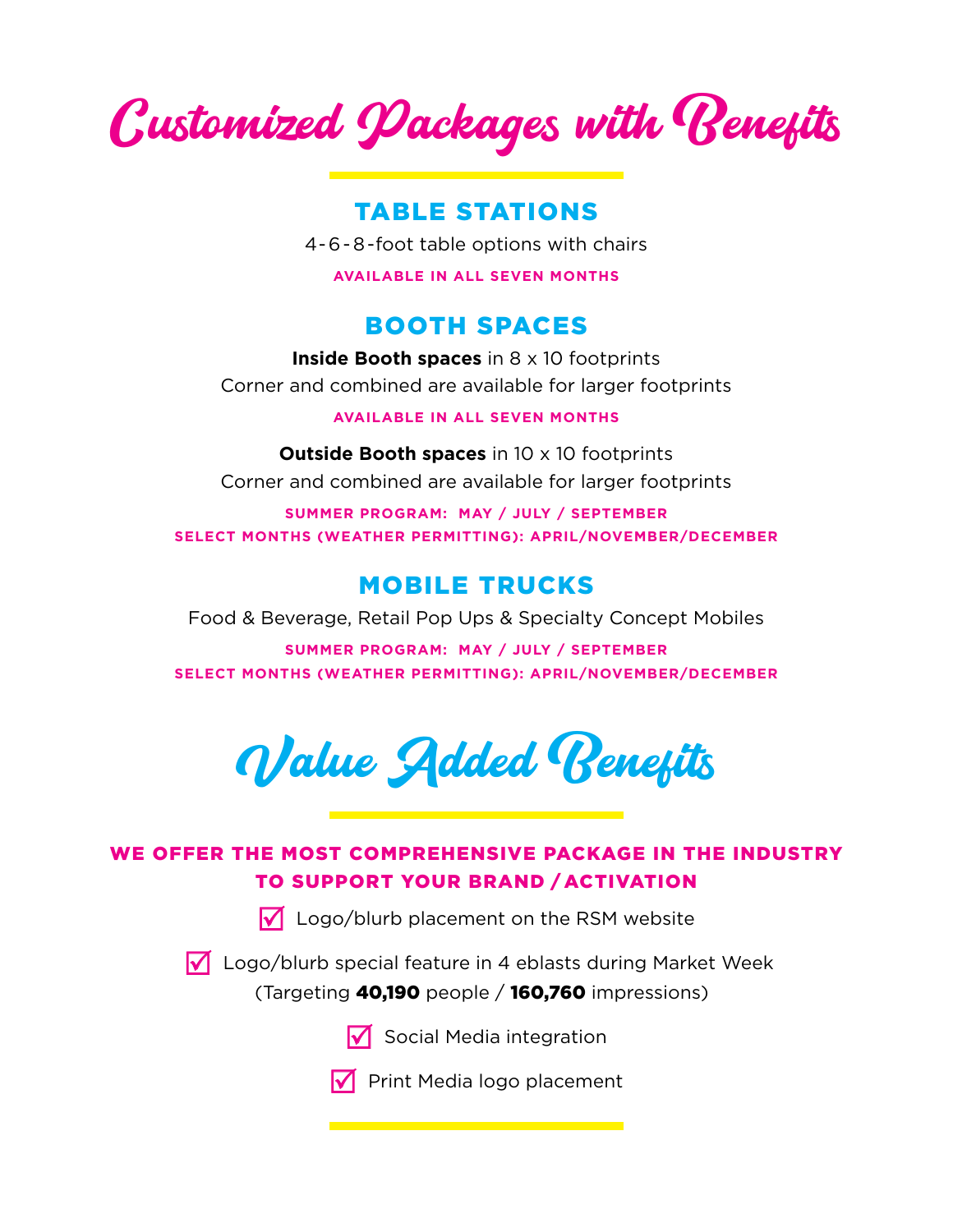Factoids • SIZE, SCOPE AND DEMOS

# OVER 8.5 URBAN ACRES

- **Indoors on three expansive levels**
- **Outdoors on the adjoining enclosed private lot**

### • **Year-round festival – 7 monthly markets:**

FEBRUARY / APRIL / MAY / JULY / SEPTEMBER / NOVEMBER / DECEMBER All markets are Saturday & Sunday 10 am - 5 PM (both days).

# FESTIVAL CYCLES

• **Winter/Spring cycle – indoors** FEBRUARY & APRIL

• **Summer cycle - Indoors and outdoors** MAY (SEASON OPENER), JULY, AND SEPTEMBER (SEASON CLOSER)

• **Holiday cycle – indoors** NOVEMBER / DECEMBER

(Weather permitting, mobiles and select vendors can opt for an outside footprint)

*Mobile Trucks are outside only. Select vendors can opt for an outside space during inside months if weather permits.*

# ANNUAL ATTENDENCE – 75,000\* VISITORS

• **Winter/Spring cycle – February & April - indoor event 7,500+ visitors** attend over a two-day weekend | with 125 vendors per month

• **Summer cycle – May, July & September – in/outdoor event** 

**15,000+ visitors** attend over a two-day weekend | with 300 vendors per month

### • **Holiday cycle – November & December – indoor event**

**7,500+ visitors** attend over a two-day weekend | with 125 vendors per month

\* *Visitor count is based on a three-year average to project an estimate for the current year. Variables +/- may apply*

# DEMOS

• **60% women / 40% men / 30% family** 

• **Millennial** (21-36) **= 40% / Generation X** (37-48) **= 45% / Boomers** (65+) **= 15%**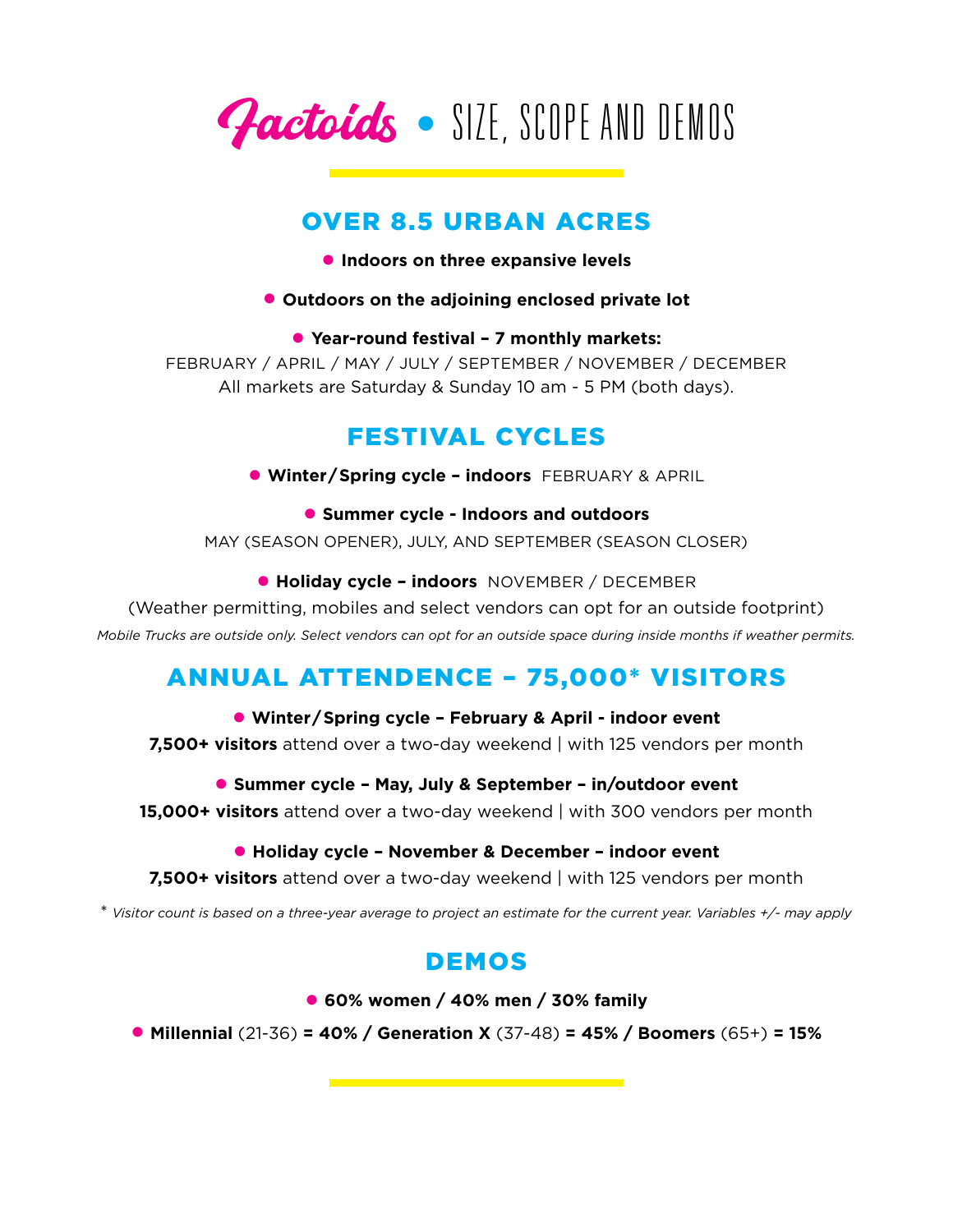

# WEB / SOCIAL MEDIA STATS

578,328+Annual web site page views on **www.randolphstreetmarket.com**

42,000+Qualified, opt-in email addresses

34,000+ **Facebook Likes** of Randolph Street Market

22,700+ **Instagram** followers

8,700+ **Twitter** followers

580+ **Pinterest** followers

FACEBOOK https://www.facebook.com/randolphstreetmarket

TWITTER https://twitter.com/randolphmarket

INSTAGRAM http://instagram.com/randolphmarket

PINTEREST https://www.pinterest.com/randolphmarket

# EBLAST DISTRIBUTION

Eblasts are targeted to  $40,190$  people x 4 releases (during each Market week) which nets 160,760 impressions.